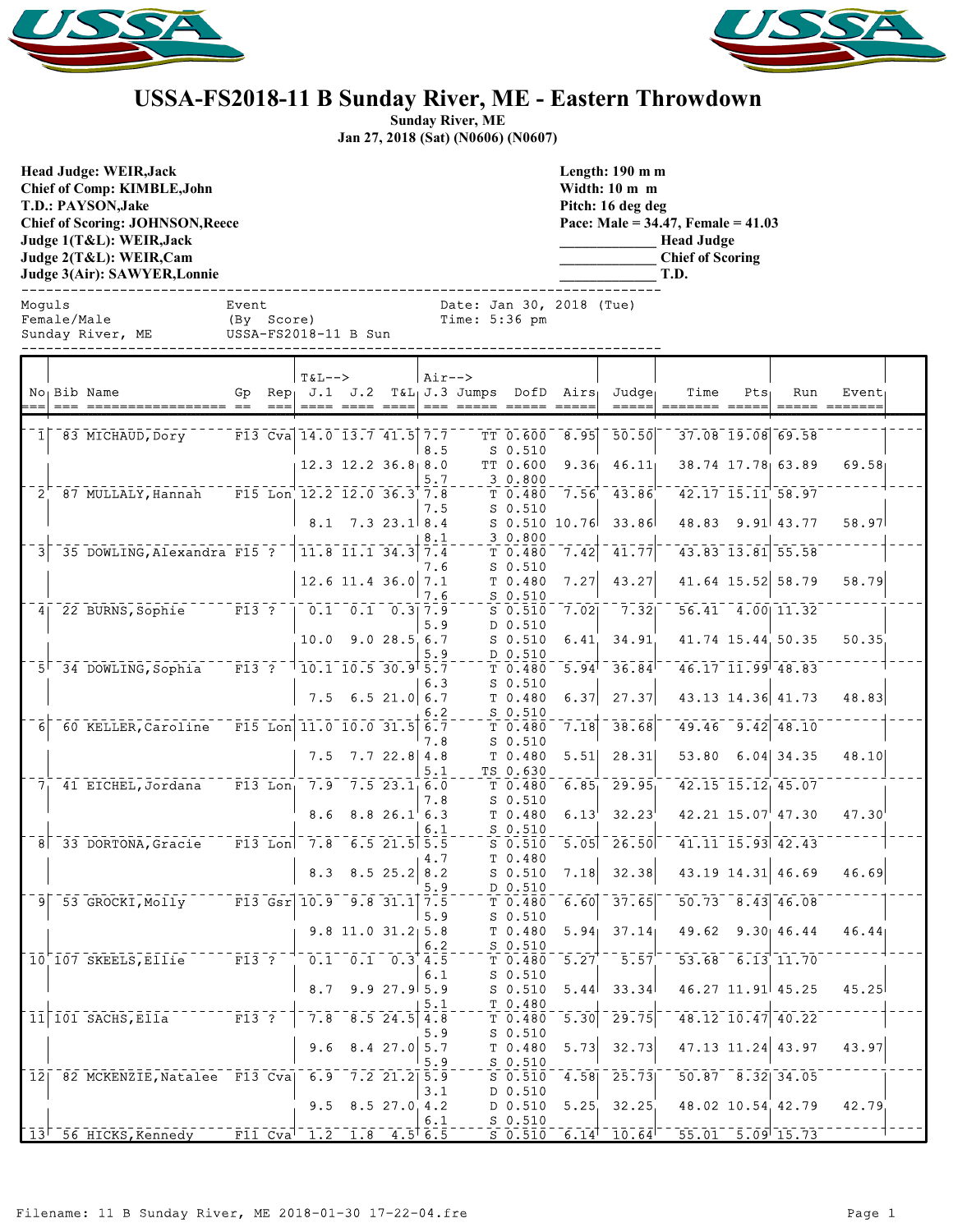Moguls Event Date: Jan 30, 2018 (Tue)<br>Female/Male (By Score) Time: 5:36 pm

|                 |                                                              |                         |                                                             | $T&L-->$                                                                                               |                                       |                        | $Air--$          |                    |                               |                                |                                                                             |                                                                            |                        |                         |                 |  |
|-----------------|--------------------------------------------------------------|-------------------------|-------------------------------------------------------------|--------------------------------------------------------------------------------------------------------|---------------------------------------|------------------------|------------------|--------------------|-------------------------------|--------------------------------|-----------------------------------------------------------------------------|----------------------------------------------------------------------------|------------------------|-------------------------|-----------------|--|
|                 | No Bib Name<br>$==  =  =  =  =  = $                          | Gp                      |                                                             | Rep $J.1$ $J.2$                                                                                        |                                       |                        |                  | T&L J.3 Jumps DofD |                               | Airs                           | Judge<br>_____                                                              | Time                                                                       | Pts                    | Run                     | Event           |  |
|                 |                                                              |                         |                                                             |                                                                                                        |                                       |                        | $5.\overline{9}$ |                    | $\overline{T}$ 0.480          |                                |                                                                             |                                                                            |                        |                         |                 |  |
|                 |                                                              |                         |                                                             | 8.9                                                                                                    |                                       | 8.025.36.0             | 6.3              |                    | M 0.510<br>$S_0.510$          | 6.27                           | 31.62                                                                       |                                                                            |                        | 48.30 10.33 41.95       | 41.95           |  |
|                 | $14$ <sup><math>-75</math></sup> MACHADO, Sofia              |                         |                                                             | $\overline{F15}$ $\overline{Gsr}$ $\overline{8.0}$ $\overline{6.4}$ $\overline{21.6}$ $\overline{6.3}$ |                                       |                        |                  |                    | T 0.480                       |                                | $6.69 - 28.29$                                                              |                                                                            | $46.82$ $11.48$ 39.77  |                         |                 |  |
|                 |                                                              |                         |                                                             |                                                                                                        | $1.4$ 2.0 5.1 7.7                     |                        | 7.2              |                    | $S$ 0.510<br>$S$ 0.510        | 7.76                           | 12.86                                                                       |                                                                            |                        | $50.57$ $8.55$ 21.41    | 39.77           |  |
|                 |                                                              |                         |                                                             |                                                                                                        |                                       |                        | 6.1              |                    | TS 0.630                      |                                |                                                                             |                                                                            |                        |                         |                 |  |
| 15 <sup>1</sup> | 86 MULCAHY, Gina                                             |                         | $\overline{F13} \overline{W} \overline{v}$ a                | 6.8                                                                                                    |                                       | $6.0$ 19.2 4.9         | 6.0              |                    | $T_{0.480}$<br>$S_0.510$      | 5.41                           | 24.61                                                                       |                                                                            |                        | $50.23 - 8.82$ 33.43    |                 |  |
|                 |                                                              |                         |                                                             | 8.1                                                                                                    |                                       | $8.0$ 24.2 5.9         |                  |                    | N 0.460                       | 5.82                           | 29.97                                                                       |                                                                            |                        | $50.01$ 8.99 38.96      | 38.96           |  |
| 16              | 50 GOODBODY, Hannah                                          |                         |                                                             | $F13$ $Gsr$ $1.5$                                                                                      | 0.8                                   | $3.4\overline{6.2}$    | 6.1              |                    | $S$ 0.510<br>D 0.510          | 6.27                           | 9.72                                                                        |                                                                            |                        | 42.66 14.72 24.44       |                 |  |
|                 |                                                              |                         |                                                             | 7.1                                                                                                    |                                       | $5.7$ 19.2 6.1         | 6.1              |                    | $S$ 0.510<br>D 0.510          | 5.91                           | 25.11                                                                       |                                                                            |                        | 44.10 13.60 38.71       | 38.71           |  |
|                 |                                                              |                         |                                                             |                                                                                                        |                                       |                        | 5.5              |                    | $S$ 0.510                     |                                |                                                                             |                                                                            |                        |                         |                 |  |
| 17              | 5 ANDRIOLA, Sadie                                            |                         |                                                             | $\boxed{F15}$ Lon $\boxed{10.3}$                                                                       |                                       | 9.029.04.6             | 3.3              |                    | N 0.460<br>$S$ 0.510          | 3.79                           | 32.74                                                                       |                                                                            | $56.20 - 4.16 - 36.90$ |                         |                 |  |
|                 |                                                              |                         |                                                             | 9.0                                                                                                    |                                       | 9.027.05.0             |                  |                    | N 0.460                       | 4.49                           | 31.49                                                                       |                                                                            | $55.61$ 4.62 36.11     |                         | 36.90           |  |
|                 | 18 100 SACHS, Chloe                                          | $F13$ ?                 |                                                             |                                                                                                        | $3.4$ 2.0 8.1 4.3                     |                        | 4.3              |                    | $S$ 0.510<br>T 0.480          | 4.91                           | 13.01                                                                       |                                                                            |                        | $48.31$ $10.32$ $23.33$ |                 |  |
|                 |                                                              |                         |                                                             |                                                                                                        |                                       |                        | 5.6              |                    | $S_0.510$                     |                                |                                                                             |                                                                            |                        |                         |                 |  |
|                 |                                                              |                         |                                                             | 6.4                                                                                                    |                                       | $6.5$ 19.4 3.9         | 4.6              |                    | T 0.480<br>$S$ 0.510          | 4.21                           | 23.56                                                                       |                                                                            |                        | 46.59 11.66 35.22       | 35.22           |  |
|                 | 19 109 SMITH, Jocelyn                                        |                         | $\bar{r}$ $\bar{1}$ $\bar{1}$ $\bar{L}$ $\bar{C}$ $\bar{C}$ | $\overline{5.9}$                                                                                       | $6.919.2^{14.2}$                      |                        |                  |                    | $S$ 0.510                     | $3.10^{1}$                     | $^{\scriptscriptstyle -}$ 22.30 $^{\scriptscriptstyle \mathsf{I}}$          |                                                                            |                        | $54.49 - 5.50$ $27.80$  |                 |  |
|                 |                                                              |                         |                                                             | 8.7                                                                                                    |                                       | $9.5$ 27.3 3.8         | 2.1              |                    | N 0.460<br>T 0.480            | 3.96                           | 31.26                                                                       | 57.32                                                                      |                        | $3.29$ 34.55            | 34.55           |  |
| $\overline{20}$ | 63 KUTZEN, Claire                                            |                         | $\lceil \bar{\texttt{F11}} \rceil$ $\bar{\texttt{Gsr}}$     | 5.4                                                                                                    |                                       | $4.2$ 14.4             | 4.2              |                    | $S$ 0.510<br>N 0.460          |                                | 17.41                                                                       | 49.76                                                                      |                        | $\overline{9.19}$ 26.60 |                 |  |
|                 |                                                              |                         |                                                             |                                                                                                        |                                       |                        | 2.0<br>4.1       |                    | $S$ 0.510                     | 3.01                           |                                                                             |                                                                            |                        |                         |                 |  |
|                 |                                                              |                         |                                                             | 5.9                                                                                                    |                                       | $5.5$ 17.1 6.2         | 5.4              |                    | N 0.460<br>$S$ 0.510          | 5.60                           | 22.70                                                                       | 49.89                                                                      |                        | $9.08$ 31.78            | 31.78           |  |
| 21 <sub>1</sub> | 51 GRIMNES, Eliza                                            |                         | $F13$ Sug                                                   | 2.2                                                                                                    |                                       | $2.7$ 7.4 6.3          |                  |                    | $S$ 0.510                     | 3.21                           | 10.56                                                                       | 58.02                                                                      |                        | $2.74$ 13.30            |                 |  |
|                 |                                                              |                         |                                                             | 4.2                                                                                                    |                                       | $4.8$ 13.5 4.2         | . 0              |                    | N 0.460                       | 4.27                           | 17.77                                                                       |                                                                            |                        | 51.06 8.17 25.94        | 25.94           |  |
|                 |                                                              |                         |                                                             |                                                                                                        |                                       |                        | 4.6              |                    | $S$ 0.510                     |                                |                                                                             |                                                                            |                        |                         |                 |  |
|                 | 22 105 SAITOW, Taylor                                        |                         |                                                             | F11 Lon 5.2 4.2 14.1 3.7                                                                               |                                       |                        | 4.2              |                    | T 0.480<br>$S_0.510$          | 3.91                           | 18.01                                                                       |                                                                            | $54.18$ $5.74$ 23.75   |                         |                 |  |
|                 |                                                              |                         |                                                             | 0.1                                                                                                    |                                       | $0.1 \quad 0.3 \, 3.8$ |                  |                    | N 0.460                       | 4.39                           | 4.69                                                                        | 1:04.37                                                                    |                        | 4.69                    | 23.75           |  |
|                 | $23$ 114 WARNER, Kaya                                        |                         | $\overline{F13}$ Lon                                        |                                                                                                        | $0.1 \quad 0.1 \quad 0.3$ 8.0         |                        | 5.2              |                    | $S$ 0.510<br>$S$ 0.510        | 5.46                           | $\overline{5.76}$                                                           |                                                                            | $57.72 - 2.98$         | 8.74                    |                 |  |
|                 |                                                              |                         |                                                             | 3.8                                                                                                    |                                       | $3.4$ 10.8 6.7         | 3.0              |                    | N 0.460<br>$S$ 0.510          | 6.00                           | 16.80                                                                       |                                                                            |                        | 54.02 5.86 22.66        | 22.66           |  |
|                 |                                                              |                         |                                                             |                                                                                                        |                                       |                        | 5.4              |                    | T 0.480                       |                                |                                                                             |                                                                            |                        |                         |                 |  |
|                 | $24$ <sup>-25</sup> CIFRIC, Amina                            |                         |                                                             | $ \texttt{F11}$ Gsr $\texttt{0.1}$ $\texttt{0.1}$ $\texttt{0.3}$ 4.5                                   |                                       |                        | 1.9              |                    | N 0.460<br>$S_0.510$          | 3.03                           |                                                                             | $3.33$ $1:13.21$                                                           |                        | 3.33                    |                 |  |
|                 |                                                              |                         |                                                             |                                                                                                        | 5.5 5.3 16.2 4.5                      |                        |                  |                    | N 0.460                       |                                |                                                                             | $4.05$ $20.25$ $1:03.44$                                                   |                        | 20.25                   | 20.25           |  |
|                 | $25$ 30 DAY, Reeve                                           | $ \bar{F}$ 11 $\bar{?}$ |                                                             |                                                                                                        | $\overline{1.5}^{-}$ $\overline{2.4}$ | $5.8$ 4.7              | 3.9              |                    | $S$ 0.510<br>T0.480           | $\overline{5.46}$              | $\left\lceil \overline{1}\overline{1}.\overline{3}\overline{1}\right\rceil$ | $-50.55 - 8.57$ 19.88                                                      |                        |                         |                 |  |
|                 |                                                              |                         |                                                             |                                                                                                        |                                       |                        | 6.3              |                    | $S$ 0.510                     |                                |                                                                             |                                                                            |                        |                         |                 |  |
|                 |                                                              |                         |                                                             |                                                                                                        | dns dns dns                           |                        |                  |                    |                               | dns                            | dns                                                                         |                                                                            |                        | dns                     | 19.88           |  |
|                 | $26$ <sup>-98</sup> ROSE, Celia <sup>-</sup>                 | $F09$ ?                 |                                                             |                                                                                                        | $0.1 - 0.1 - 0.3$ 5.7                 |                        |                  |                    | $S$ 0.510                     | 4.78                           | 5.08                                                                        |                                                                            |                        | $56.80 - 3.70 - 8.78$   |                 |  |
|                 |                                                              |                         |                                                             | 4.0                                                                                                    | 2.6                                   |                        | 4.1<br>9.9, 4.1  |                    | N 0.460<br>$S$ 0.510          | 4.01                           | 13.91                                                                       |                                                                            |                        | 57.78 2.93 16.84        | 16.84           |  |
|                 | 27 66 LARSEN, Maryscott F13 Car <sup>1</sup> 0.1 0.1 0.3 5.4 |                         |                                                             |                                                                                                        |                                       |                        | 4.0              |                    | T 0.480<br>S <sub>0.510</sub> | $\overline{5.29}$ <sup>T</sup> |                                                                             | $5.59$ <sup><math>-57.18</math></sup> $3.40$ <sup><math>-8.99</math></sup> |                        |                         |                 |  |
|                 |                                                              |                         |                                                             |                                                                                                        |                                       |                        | 5.3              |                    | T 0.480                       |                                |                                                                             |                                                                            |                        |                         |                 |  |
|                 |                                                              |                         |                                                             |                                                                                                        | $2.0$ 1.9 5.8 5.7                     |                        | 5.5              |                    | $S$ 0.510<br>T 0.480          | 5.54                           | 11.39                                                                       |                                                                            |                        | $55.27$ 4.89 16.28      | 16.28           |  |
| $\overline{28}$ | 52 GROCKI, Maeve F11 Gsr 2.3 1.7 6.0 2.1                     |                         |                                                             |                                                                                                        |                                       |                        |                  |                    | N 0.460                       | 1.68                           |                                                                             | $7.\overline{68}$ <sup>-1:15.17</sup>                                      |                        | $-7.68$                 |                 |  |
|                 |                                                              |                         |                                                             |                                                                                                        | $3.3$ 5.0 12.5 2.0                    |                        | 1.5              |                    | T 0.480<br>$S$ 0.510          | 1.84                           |                                                                             | $14.29$ 1:07.63                                                            |                        | 14.29                   | 14.29           |  |
|                 |                                                              |                         |                                                             |                                                                                                        |                                       |                        | 1.8              |                    | N 0.460                       |                                |                                                                             |                                                                            |                        |                         |                 |  |
|                 | 29 31 DELSESTO, Amelia                                       |                         |                                                             | $-$ F11 Gsr <sub>1</sub> 0.1 0.1 0.3 4.1                                                               |                                       |                        | 1.5              |                    | N 0.460<br>$S$ 0.510          | 2.64                           |                                                                             | $\overline{2.94}$ <sub>1</sub> :05.24                                      |                        | $\frac{-1}{2.94}$       |                 |  |
|                 |                                                              |                         |                                                             | 3.8                                                                                                    |                                       | $2.2$ $9.0^{6}$ 6.0    |                  |                    | N 0.460<br>$S$ 0.510          | 5.05'                          |                                                                             | $14.05$ 1:01.41 0.10 14.15                                                 |                        |                         | 14.15           |  |
|                 | 30 94 ODORCZUK, Jayla                                        |                         |                                                             | $\overline{F15}$ Lon <sup>1</sup> 0.1 0.1 0.3 4.2                                                      |                                       |                        | 4.5              |                    | N 0.460                       | 3.61                           |                                                                             | $3.91$ 1:13.57                                                             |                        | $-3.91$                 |                 |  |
|                 |                                                              |                         |                                                             |                                                                                                        | $2.8$ 2.9 $8.5$ 3.7                   |                        | 3.3              |                    | D 0.510                       |                                |                                                                             | $S$ 0.510 3.76 12.31 1:09.15                                               |                        |                         | $12.31$ $12.31$ |  |
|                 |                                                              |                         |                                                             |                                                                                                        |                                       |                        |                  |                    |                               |                                |                                                                             |                                                                            |                        |                         |                 |  |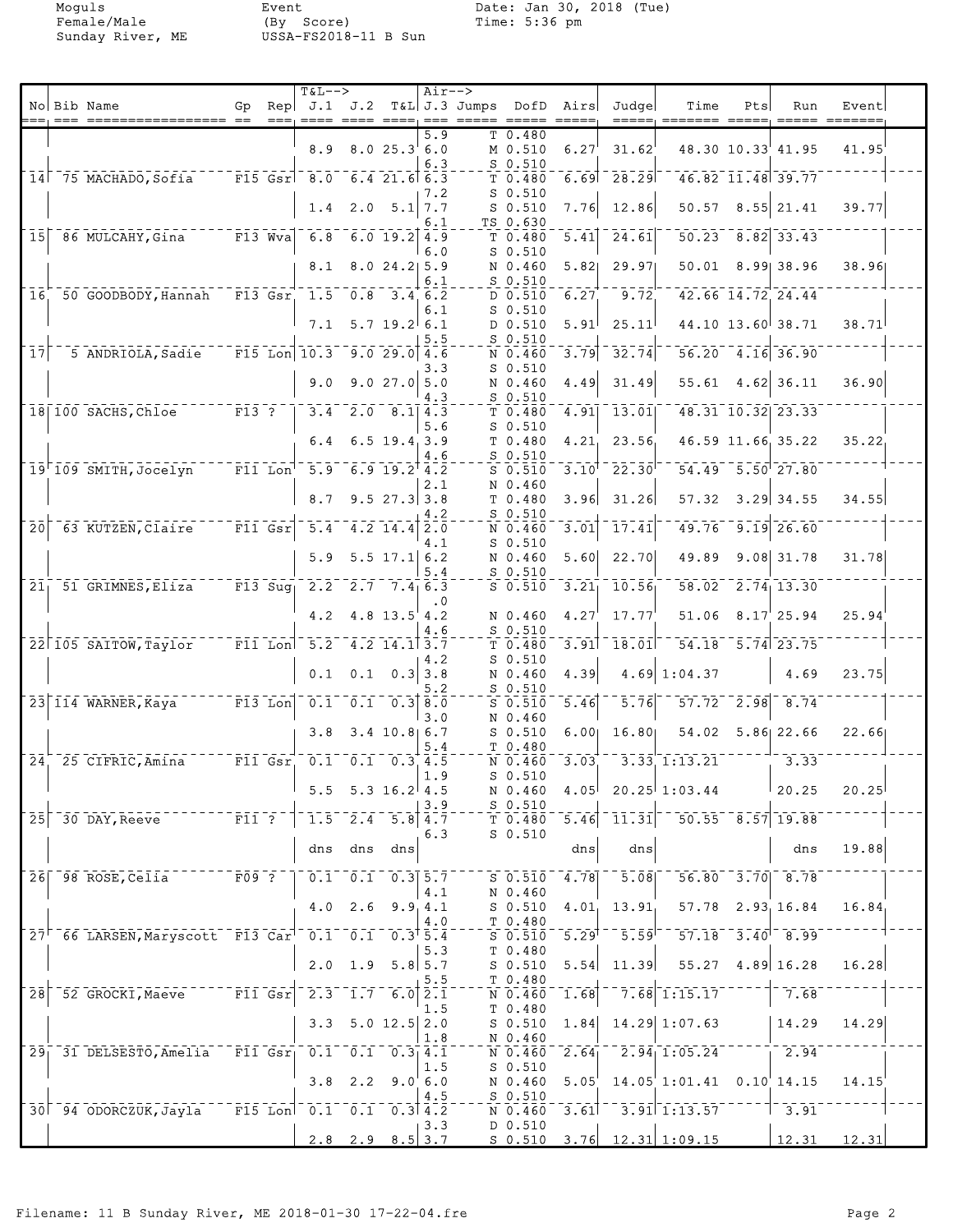Moguls

Event Female/Male (By Score)<br>Sunday River, ME USSA-FS2018-11 B Sun Date: Jan 30, 2018 (Tue)<br>Time: 5:36 pm

|                 | No Bib Name                                                                  | Gp.     |      | $T&L-->$<br>$\text{Rep}$ $J.1$ $J.2$                                                                                                 |                                                                     |     | $Air-->$         | T&L J.3 Jumps DofD Airs       |                                                                                                                                                                                                                                                                                                                                                                                                                                                                                 | Judge                                | Time                                                                 | Pts | Run                                                       | Event |  |
|-----------------|------------------------------------------------------------------------------|---------|------|--------------------------------------------------------------------------------------------------------------------------------------|---------------------------------------------------------------------|-----|------------------|-------------------------------|---------------------------------------------------------------------------------------------------------------------------------------------------------------------------------------------------------------------------------------------------------------------------------------------------------------------------------------------------------------------------------------------------------------------------------------------------------------------------------|--------------------------------------|----------------------------------------------------------------------|-----|-----------------------------------------------------------|-------|--|
|                 |                                                                              |         | $==$ |                                                                                                                                      |                                                                     |     |                  |                               | $\qquad \qquad \doteq \qquad \qquad \doteq \qquad \qquad \doteq \qquad \qquad \doteq \qquad \qquad \doteq \qquad \qquad \doteq \qquad \qquad \doteq \qquad \qquad \doteq \qquad \qquad \doteq \qquad \qquad \doteq \qquad \qquad \doteq \qquad \qquad \doteq \qquad \qquad \doteq \qquad \qquad \doteq \qquad \qquad \doteq \qquad \qquad \doteq \qquad \qquad \doteq \qquad \qquad \doteq \qquad \qquad \doteq \qquad \qquad \doteq \qquad \qquad \doteq \qquad \qquad \doteq$ |                                      |                                                                      |     | $\qquad \qquad \doteq \qquad \qquad \doteq \qquad \qquad$ |       |  |
|                 | 31 42 FITZMORRIS, Hauna F11 Gsr 0.1 0.1 0.3 2.3                              |         |      |                                                                                                                                      |                                                                     |     | 4.1              | N 0.460<br>N 0.460            | 1.81                                                                                                                                                                                                                                                                                                                                                                                                                                                                            |                                      | 2.11'1:27.51                                                         |     | 2.11                                                      |       |  |
|                 |                                                                              |         |      |                                                                                                                                      | $2.9$ 1.8                                                           |     | 1.5<br>$7.1$ 1.5 | $S$ 0.510<br>$S$ 0.510        | 2.14                                                                                                                                                                                                                                                                                                                                                                                                                                                                            |                                      | $9.19$ 1:11.79                                                       |     | 9.19                                                      | 9.19  |  |
| $\overline{32}$ | $92$ O'NEILL, Emer<br>$-$ F13 Wva                                            |         |      |                                                                                                                                      | $\overline{0.8}$ $\overline{0.1}$ $\overline{1.4}$ $\overline{3.5}$ |     | 3.0              | N 0.460<br>N 0.460            | 3.54                                                                                                                                                                                                                                                                                                                                                                                                                                                                            |                                      | $4.89$ 1:06.44                                                       |     | 4.89                                                      |       |  |
|                 |                                                                              |         |      |                                                                                                                                      | $0.1 \t 0.1$                                                        |     | 3.8<br>$0.3$ 3.9 | $S$ 0.510<br>N 0.460          | 3.88                                                                                                                                                                                                                                                                                                                                                                                                                                                                            | 4.18                                 | 57.40 3.23                                                           |     | 7.41                                                      | 7.41  |  |
|                 | 33 36 DOWLING, Isabella F09 ?                                                |         |      |                                                                                                                                      | $\begin{bmatrix} 0.1 & 0.1 & 0.3 & 4.5 \end{bmatrix}$               |     | 4.1              | $S$ 0.510                     | 3.14                                                                                                                                                                                                                                                                                                                                                                                                                                                                            |                                      | $3.44$   1:03.55                                                     |     | 3.44                                                      |       |  |
|                 |                                                                              |         |      |                                                                                                                                      |                                                                     |     | 2.1              | N 0.460<br>$S$ 0.510          |                                                                                                                                                                                                                                                                                                                                                                                                                                                                                 |                                      |                                                                      |     |                                                           |       |  |
|                 |                                                                              |         |      |                                                                                                                                      | $0.1$ $0.1$ $0.3$ 5.7                                               |     | 4.1              | N 0.460<br>D 0.510            | 4.71                                                                                                                                                                                                                                                                                                                                                                                                                                                                            |                                      | $5.01$ 1:04.35                                                       |     | 5.01                                                      | 5.01  |  |
|                 | $34^{\degree}$ 21 BURNS, Emma<br>$F15$ Lon                                   |         |      | dns                                                                                                                                  | dns                                                                 | dns |                  |                               | dns                                                                                                                                                                                                                                                                                                                                                                                                                                                                             | $\frac{1}{\text{dns}}$               |                                                                      |     | dns                                                       |       |  |
|                 |                                                                              |         |      | dns                                                                                                                                  | dns                                                                 | dns |                  |                               | dns                                                                                                                                                                                                                                                                                                                                                                                                                                                                             | dns                                  |                                                                      |     | dns                                                       | dns   |  |
|                 | 34 111 STOUTENBURGH, Fran F17 Gsr                                            |         |      |                                                                                                                                      | dns dns                                                             | dns |                  |                               | dns                                                                                                                                                                                                                                                                                                                                                                                                                                                                             | dns                                  |                                                                      |     | dns                                                       |       |  |
|                 |                                                                              |         |      | dns                                                                                                                                  | dns                                                                 | dns |                  |                               | dns                                                                                                                                                                                                                                                                                                                                                                                                                                                                             | dns                                  |                                                                      |     | dns                                                       | dns   |  |
|                 | 32 DOLAN, Lance                                                              | $M15$ ? |      |                                                                                                                                      | $15.0$ $15.4$ $45.6$ 7.8                                            |     |                  | TS 0.530                      | 9.45                                                                                                                                                                                                                                                                                                                                                                                                                                                                            | $\overline{55.05}$                   |                                                                      |     | $33.34$ $17.04$ $72.09$                                   |       |  |
|                 |                                                                              |         |      |                                                                                                                                      | $15.4$ 15.2 45.9 6.7                                                |     | 7.6              | 30.700<br>TS 0.530            | 7.96                                                                                                                                                                                                                                                                                                                                                                                                                                                                            | 53.86                                |                                                                      |     | 33.13 17.24 71.10                                         | 72.09 |  |
|                 | 40 EGAN, Jack<br>2 <sub>1</sub>                                              |         |      | $M13$ Car <sub>1</sub> 13.4 14.0 41.1 <sub>1</sub> 8.5                                                                               |                                                                     |     | 6.3              | 3 0.700<br>$S_0.410$          | 9.29                                                                                                                                                                                                                                                                                                                                                                                                                                                                            | 50.39                                | $35.65$ $14.90$ 65.29                                                |     |                                                           |       |  |
|                 |                                                                              |         |      |                                                                                                                                      | $12.1$ $13.2$ $37.9$ $7.8$                                          |     | 8.3              | 3 0.700<br>$S_0.410$          | 8.44                                                                                                                                                                                                                                                                                                                                                                                                                                                                            | 46.39                                |                                                                      |     | 35.39 15.14 61.53                                         | 65.29 |  |
|                 | 3 81 MCKENZIE, Myles                                                         |         |      | $\sqrt{15}$ Cva 13.3 12.8 39.2 7.6                                                                                                   |                                                                     |     | 7.5              | 3 0.700<br>TS 0.530           | 9.20                                                                                                                                                                                                                                                                                                                                                                                                                                                                            | $-48.35$                             |                                                                      |     | $34.41$ $16.05$ $64.40$                                   |       |  |
|                 |                                                                              |         |      |                                                                                                                                      |                                                                     |     | 7.4              | 30.700                        |                                                                                                                                                                                                                                                                                                                                                                                                                                                                                 |                                      |                                                                      |     |                                                           |       |  |
|                 |                                                                              |         |      |                                                                                                                                      | $13.6$ 12.1 38.5 7.6                                                |     | 7.7              | TS 0.530<br>$-30.700$         | 9.41                                                                                                                                                                                                                                                                                                                                                                                                                                                                            | 47.96                                |                                                                      |     | $33.99$ 16.44 64.40                                       | 64.40 |  |
| $\frac{4}{ }$   | 15 BAVARO, Gaetano To M13 Wva 0.4 0.4 1.2 8.7                                |         |      |                                                                                                                                      |                                                                     |     | 4.8              | $S_0.410$<br>3 0.700          | 6.92                                                                                                                                                                                                                                                                                                                                                                                                                                                                            | 8.12                                 |                                                                      |     | $41.87$ 9.13 17.25                                        |       |  |
|                 |                                                                              |         |      |                                                                                                                                      | $12.1$ $12.8$ $37.3$ 6.7                                            |     | 7.4              | $S_0.410$<br>TS 0.530         | 6.66                                                                                                                                                                                                                                                                                                                                                                                                                                                                            | 44.01                                |                                                                      |     | 38.50 12.25 56.26                                         | 56.26 |  |
|                 | 5 16 BEVERLY, Charlie                                                        |         |      | M15 Wat 10.2 9.1 28.9 6.4                                                                                                            |                                                                     |     | 6.5              | S 0.410<br>TS 0.530           | 6.06                                                                                                                                                                                                                                                                                                                                                                                                                                                                            | $\overline{35.01}$                   |                                                                      |     | $36.27$ $14.32$ $49.33$                                   |       |  |
|                 |                                                                              |         |      |                                                                                                                                      | $11.9$ 11.1 34.5 8.2                                                |     | 8.0              | $S_0.410$<br>TS 0.530         | 7.60 <sup>1</sup>                                                                                                                                                                                                                                                                                                                                                                                                                                                               | 42.10                                |                                                                      |     | $37.27$ 13.40 55.50                                       | 55.50 |  |
|                 | 11 BARRETT, Oliver                                                           |         |      | $\overline{56}$ $\overline{13}$ $\overline{65}$ $\overline{51}$ $\overline{8.9}$ $\overline{7.4}$ $\overline{24.5}$ $\overline{8.1}$ |                                                                     |     | 2.7              | T <sub>0.380</sub><br>N 0.360 | 4.04                                                                                                                                                                                                                                                                                                                                                                                                                                                                            | $\sqrt{-28.49}$                      | $39.43$ $\overline{11.39}$ $\overline{39.88}$                        |     |                                                           |       |  |
|                 |                                                                              |         |      |                                                                                                                                      | $13.1$ $13.0$ $39.2$ $5.5$                                          |     | 6.5              | T 0.380<br>TS 0.530           | 5.53                                                                                                                                                                                                                                                                                                                                                                                                                                                                            | 44.68                                |                                                                      |     | 40.52 10.38 55.06                                         | 55.06 |  |
| 71.             | 62 KOENIG, Noah                                                              |         |      | $\overline{M15}$ Car $\overline{5.7}$ 5.5 16.8 6.2                                                                                   |                                                                     |     |                  | T <sub>0.380</sub>            |                                                                                                                                                                                                                                                                                                                                                                                                                                                                                 | $5.38$ $22.18$                       | $43.41 - 7.70$ 29.88                                                 |     |                                                           |       |  |
|                 |                                                                              |         |      |                                                                                                                                      | 11.7 12.4 36.2 6.5                                                  |     | 7.4              | D 0.410<br>T 0.380            |                                                                                                                                                                                                                                                                                                                                                                                                                                                                                 | $5.79$ 41.94                         | 38.76 12.01 53.95                                                    |     |                                                           | 53.95 |  |
| 8 <sup>1</sup>  | 3 ALEXANDER, Digby                                                           |         |      | $\overline{0.015}$ $\overline{0.7}$ $\overline{1.2.2}$ $\overline{11.0}$ $\overline{34.8}$ $\overline{6.5}$                          |                                                                     |     | 8.1              | D 0.410<br>T <sub>0.380</sub> |                                                                                                                                                                                                                                                                                                                                                                                                                                                                                 |                                      | $-5.58$ <sup>1</sup> $-40.38$ <sup>1-</sup> $-40.97$ $-9.96$ $50.34$ |     |                                                           |       |  |
|                 |                                                                              |         |      |                                                                                                                                      | $12.2$ 11.7 35.8 5.9                                                |     | 7.6              | $S_0.410$<br>T 0.380          | 4.86                                                                                                                                                                                                                                                                                                                                                                                                                                                                            | 40.71                                | 37.46 13.22 53.93                                                    |     |                                                           | 53.93 |  |
|                 | 79 MARAVELL, Dante                                                           |         |      |                                                                                                                                      |                                                                     |     | 6.4              | S 0.410<br>T 0.380            | 7.44                                                                                                                                                                                                                                                                                                                                                                                                                                                                            | 33.09                                |                                                                      |     | $-41.57 - 9.40 - 42.49$                                   |       |  |
|                 |                                                                              |         |      |                                                                                                                                      | $12.4$ 12.8 37.8 6.2                                                |     | 8.1              | TS 0.530<br>T 0.380           | 4.70                                                                                                                                                                                                                                                                                                                                                                                                                                                                            | 42.50                                |                                                                      |     | 40.17 10.70 53.20                                         | 53.20 |  |
|                 | 10 88 MULLALY, Jack                                                          |         |      | $\overline{M13}$ Lon <sub>1</sub> 7.6 6.8 21.6 7.6                                                                                   |                                                                     |     | 6.2              | T 0.380<br>T 0.380            |                                                                                                                                                                                                                                                                                                                                                                                                                                                                                 | $\overline{5.95}$ $\overline{27.55}$ | $-35.83$ $14.73$ $42.28$                                             |     |                                                           |       |  |
|                 |                                                                              |         |      |                                                                                                                                      | $10.1$ 10.3 30.6 6.7                                                |     | 7.5              | $S_0.410$<br>T 0.380          | $7.23^{\circ}$                                                                                                                                                                                                                                                                                                                                                                                                                                                                  | 37.83                                |                                                                      |     | $35.62$ $14.93$ $52.76$                                   | 52.76 |  |
|                 |                                                                              |         |      | $\overline{M13}$ Gsr $\overline{9.7}$ 7.7 26.1 8.2                                                                                   |                                                                     |     | 6.7              | 3 0.700                       |                                                                                                                                                                                                                                                                                                                                                                                                                                                                                 | $6.69$ $32.79$                       | $-39.45$ $11.37$ $44.16$                                             |     |                                                           |       |  |
| $\overline{11}$ | 9 BALLARD, Owen                                                              |         |      |                                                                                                                                      |                                                                     |     | 6.3              | $S$ 0.410<br>TS 0.530         |                                                                                                                                                                                                                                                                                                                                                                                                                                                                                 |                                      |                                                                      |     |                                                           |       |  |
|                 |                                                                              |         |      |                                                                                                                                      | $10.2$ 11.4 32.4 6.2                                                |     | 7.1              | S 0.410<br>TS 0.530           | 6.30                                                                                                                                                                                                                                                                                                                                                                                                                                                                            | 38.70                                |                                                                      |     | 38.02 12.70 51.40                                         | 51.40 |  |
|                 | $12$ <sup>-4</sup> ANDRIOLA, Ari <sup>-----</sup> M15 Lon 10.1 -9.5 29.4 8.4 |         |      |                                                                                                                                      |                                                                     |     | 6.7              | $S_0.410$<br>30.700           | 8.13                                                                                                                                                                                                                                                                                                                                                                                                                                                                            | 37.53                                |                                                                      |     | $38.30$ $12.44$ $49.97$                                   |       |  |
|                 |                                                                              |         |      |                                                                                                                                      | 9.6 9.5 28.7 7.8                                                    |     | 6.5              | $S_0.410$<br>30.700           |                                                                                                                                                                                                                                                                                                                                                                                                                                                                                 |                                      | $7.74$ 36.39 35.55 14.99 51.38                                       |     |                                                           | 51.38 |  |
|                 |                                                                              |         |      |                                                                                                                                      |                                                                     |     |                  |                               |                                                                                                                                                                                                                                                                                                                                                                                                                                                                                 |                                      |                                                                      |     |                                                           |       |  |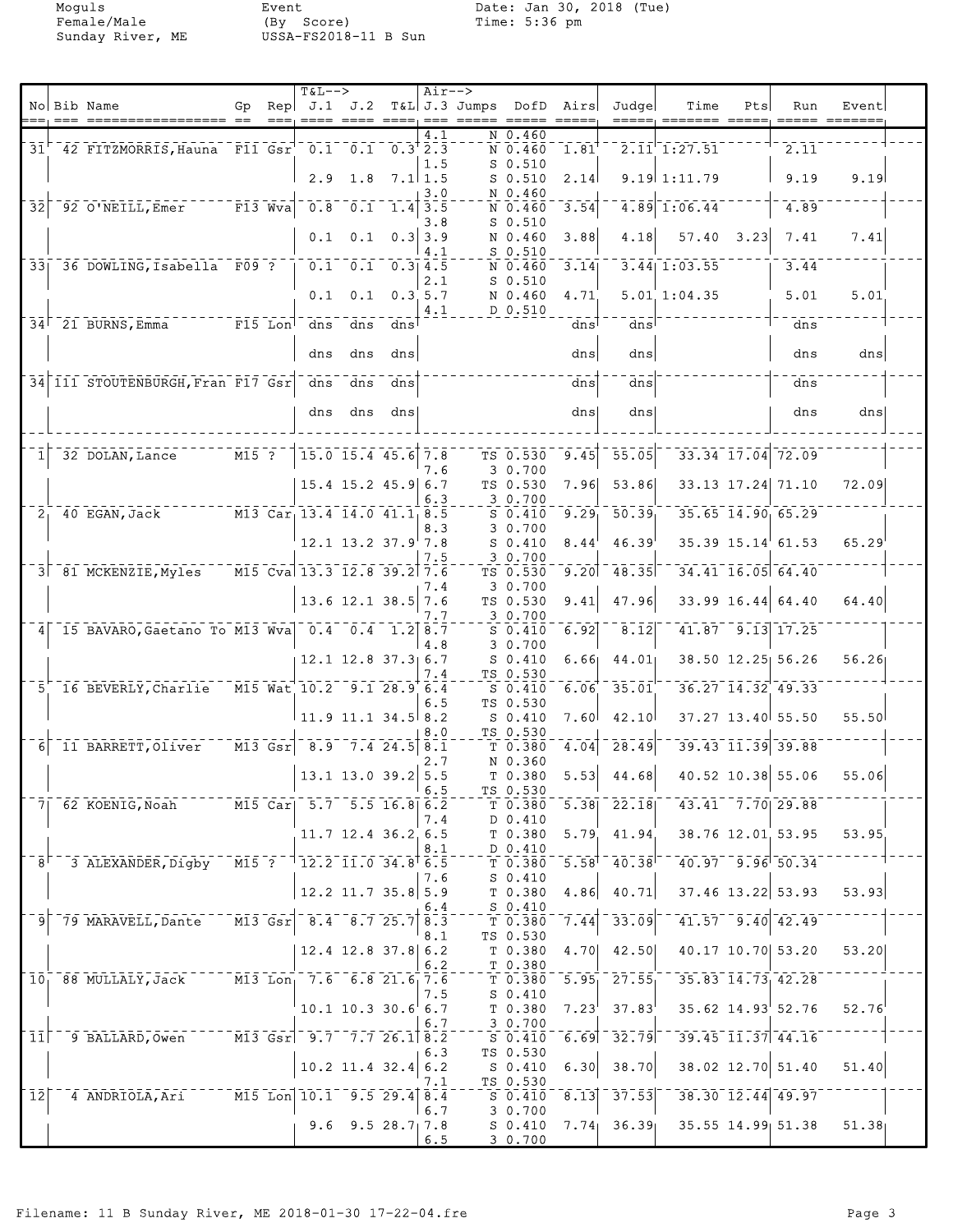Moguls Event Date: Jan 30, 2018 (Tue)<br>Female/Male (By Score) Time: 5:36 pm

|                 | No Bib Name                                                                                        | Gp                                 |           | $T&L-->$                                                                                                                          |                          |                   | $Air--$ | Rep $J.1$ $J.2$ T&L J.3 Jumps DofD Airs |                       | Judge                                  | Time                                      | Pts                  | Run                               | Event |  |
|-----------------|----------------------------------------------------------------------------------------------------|------------------------------------|-----------|-----------------------------------------------------------------------------------------------------------------------------------|--------------------------|-------------------|---------|-----------------------------------------|-----------------------|----------------------------------------|-------------------------------------------|----------------------|-----------------------------------|-------|--|
|                 | 13 122 POULIN, Bryce                                                                               |                                    | M15 Car   | 9.5                                                                                                                               |                          | 8.627.2           | 7.5     | S 0.410                                 | 5.42                  | 32.57                                  |                                           | 35.96 14.61          | 47.18                             |       |  |
|                 |                                                                                                    |                                    |           |                                                                                                                                   |                          |                   | 6.2     | T 0.380                                 |                       |                                        |                                           |                      |                                   |       |  |
|                 |                                                                                                    |                                    |           | 10.9                                                                                                                              |                          | $9.4$ 30.5 7.8    | 5.8     | $S_0.410$<br>T 0.380                    | 5.39                  | 35.84                                  |                                           |                      | 36.24 14.35 50.19                 | 50.19 |  |
| 14 <sub>1</sub> | 7 BABB, Kyle                                                                                       | $M15$ ?                            |           |                                                                                                                                   | $3.0 - 4.5$ 11.3 6.0     |                   | . 0     | $S_0.410$                               | $\overline{2.46}$     | 13.71                                  |                                           |                      | $38.19$ $12.54$ 26.25             |       |  |
|                 |                                                                                                    |                                    |           |                                                                                                                                   | $9.7$ 10.1 29.7 7.5      |                   |         | $S_0.410$                               | 5.50'                 | 35.20                                  |                                           |                      | 38.49 12.26 47.46                 | 47.46 |  |
|                 | $15$ <sup><math>-97</math></sup> ROCK, Eli <sup>-</sup><br>$\overline{M11}$ Wva 11.3 10.5 32.7 7.8 |                                    |           |                                                                                                                                   |                          |                   | 6.4     | T 0.380<br>$S_0.410$                    | 6.90                  | 39.60                                  |                                           |                      | $43.93 - 7.21$ 46.81              |       |  |
|                 |                                                                                                    |                                    |           | 4.9                                                                                                                               |                          | $5.7$ 15.9 5.8    | 7.0     | TS 0.530<br>T 0.380                     | 6.06                  | 21.96                                  | 40.95                                     |                      | $9.98 \mid 31.94$                 | 46.81 |  |
|                 |                                                                                                    | $M13$ Wva                          |           | $\overline{9.2}$                                                                                                                  |                          | $8.2$ 26.1 $8.2$  | 7.3     | TS 0.530                                | 7.65                  | 33.75                                  |                                           |                      | $41.53$ $9.44$ $43.19$            |       |  |
|                 | 16 19 BLAKEMAN, Noah                                                                               |                                    |           |                                                                                                                                   |                          |                   | 8.1     | $S_0.410$<br>TS 0.530                   |                       |                                        |                                           |                      |                                   |       |  |
|                 |                                                                                                    |                                    |           | 3.0                                                                                                                               |                          | $3.8$ 10.2 6.7    | 6.3     | $S_0.410$<br>T 0.380                    | 5.13                  | 15.33                                  |                                           |                      | 46.77 4.58 19.91                  | 43.19 |  |
|                 | 17 117 WOLF, Ethan                                                                                 | $-M17$ ?                           |           |                                                                                                                                   | $5.5$ 6.4 17.9 5.9       |                   | 3.8     | $S_0.410$<br>3 0.700                    | 5.07                  | 22.92                                  |                                           |                      | $42.40$ $8.63$ 31.55              |       |  |
|                 |                                                                                                    |                                    |           | 8.7                                                                                                                               |                          | 9.6 $27.4$ 6.1    |         | $S_0.410$                               | $6.35^{\circ}$        | 33.80                                  |                                           |                      | $42.17$ $8.85$ $42.65$            | 42.65 |  |
|                 | 18 54 GRUELLE, Winston                                                                             |                                    |           | $\overline{M15}$ Car 6.6 5.9 18.8 6.4                                                                                             |                          |                   | 5.5     | 3 0.700<br>TT 0.500                     | 5.49                  |                                        | $\overline{24.24}$ 1:14.02                |                      | 24.24                             |       |  |
|                 |                                                                                                    |                                    |           | 9.7                                                                                                                               |                          | 9.128.24.1        | 5.6     | $S_0.410$<br>T 0.380                    | 1.55                  | 29.75                                  |                                           |                      | 40.47 10.42 40.17                 | 40.17 |  |
| 19              | 65 LANDRY, Gabe M11 Cva 9.1 9.0 27.2 6.7                                                           |                                    |           |                                                                                                                                   |                          |                   | . 0     | $S$ 0.410                               | 5.36                  | 32.51                                  |                                           |                      | $45.11 - 6.12$ 38.63              |       |  |
|                 |                                                                                                    |                                    |           |                                                                                                                                   |                          |                   | 6.9     | T 0.380                                 |                       |                                        |                                           |                      |                                   |       |  |
|                 |                                                                                                    |                                    |           | 8.9                                                                                                                               |                          | 9.026.86.5        | 7.5     | $S$ 0.410<br>T 0.380                    | 5.51                  | 32.36                                  |                                           |                      | $43.31$ $7.79$ $40.15$            | 40.15 |  |
|                 | $M13$ $Wva$<br>$20'$ 112 WALL, Sean                                                                |                                    |           | 9.7                                                                                                                               |                          | 9.328.57.8        | 7.2     | N 0.360<br>$S_0.410$                    | 5.75                  | 34.25                                  |                                           |                      | $45.37 - 5.88$ <sup>1</sup> 40.13 |       |  |
|                 |                                                                                                    |                                    |           | 8.3                                                                                                                               |                          | $8.5$ 25.2 7.0    |         | N 0.360                                 | 4.89                  | 30.09                                  | 41.65                                     |                      | $9.33 \mid 39.42$                 | 40.13 |  |
| $\overline{21}$ | 70 LITTLEFIELD, Chase M13 Car 8.3 7.4 23.6 7.2                                                     |                                    |           |                                                                                                                                   |                          |                   | 5.8     | $S_0.410$<br>$S$ 0.410                  | $\left[ 8.20 \right]$ | 31.75                                  |                                           | $42.83$ $8.23$ 39.98 |                                   |       |  |
|                 |                                                                                                    |                                    |           | 2.3                                                                                                                               |                          | $2.0 \t6.4   6.4$ | 7.5     | 3 0.700<br>$S_0.410$                    | 6.96                  | 13.41                                  | 43.34                                     |                      | $7.76$ 21.17                      | 39.98 |  |
|                 | 22 <sub>1</sub> 69 LIPSKY, Ross                                                                    |                                    | $M13$ Gsr |                                                                                                                                   | $2.4$ $2.0$ $6.6$ $5.6$  |                   | 6.2     | 3 0.700<br>N 0.360                      | 6.88                  |                                        | $13.48$ 1:06.61                           |                      | 13.48                             |       |  |
|                 |                                                                                                    |                                    |           |                                                                                                                                   |                          |                   | 3.9     | L3 1.250                                |                       |                                        |                                           |                      |                                   |       |  |
|                 |                                                                                                    |                                    |           | 8.4                                                                                                                               |                          | 9.126.36.2        | 4.2     | $S_0.410$<br>3 0.700                    | 5.48                  | 31.73'                                 |                                           |                      | $46.66$ $4.68$ 36.41              | 36.41 |  |
|                 | 23 45 FOURNIER, Elijah                                                                             |                                    |           | $^{\circ}$ M15 $^{\circ}$ $^{\circ}$ $^{\circ}$ $^{\circ}$ $^{\circ}$ $^{\circ}$ 3.3 $^{\circ}$ 3.3 $^{\circ}$ 9.9 $^{\circ}$ 6.5 |                          |                   | 3.4     | $M$ 0.410<br>3 0.700                    | 5.04                  | 14.94                                  |                                           |                      | $47.08 - 4.29 - 19.23$            |       |  |
|                 |                                                                                                    |                                    |           | 8.2                                                                                                                               |                          | 9.025.86.4        |         | M 0.410                                 | 5.91                  | 31.71                                  | 46.66                                     |                      | 4.68 36.39                        | 36.39 |  |
|                 | $24$ 110 SMITH, Tommy                                                                              |                                    |           | $\overline{M13}$ Lon $\overline{8.2}$ $\overline{8.6}$ 25.2 5.9                                                                   |                          |                   | $-7$    | 30.700<br>50.410                        |                       | $\left[4.27\right]$ <sup>-</sup> 29.47 |                                           |                      | $51.17 - 0.49$ 29.96              |       |  |
|                 |                                                                                                    |                                    |           |                                                                                                                                   | 9.7 10.4 30.2 5.8        |                   | ∣4.9    | T 0.380<br>T 0.380                      |                       | $4.45$ 34.60                           | 51.87                                     |                      | 34.60                             | 34.60 |  |
|                 | $\overline{M11}$ $\overline{Gsr}$<br>25, 55 HALL, Ryan                                             |                                    |           |                                                                                                                                   | $1.6$ $1.8$ $5.1$ $8.0$  |                   | 5.5     | $S_0.410$<br>S 0.410                    | $6.31^{-}$            | 11.41                                  | $53.89$ <sup>--</sup>                     |                      | 11.41                             |       |  |
|                 |                                                                                                    |                                    |           |                                                                                                                                   | 9.3 7.6 25.3 6.3         |                   | 7.4     | D 0.410                                 |                       |                                        |                                           |                      |                                   |       |  |
|                 |                                                                                                    |                                    |           |                                                                                                                                   |                          |                   | 6.7     | $S$ 0.410<br>D 0.410                    | 5.32                  | 30.67                                  |                                           |                      | $49.59$ $1.96$ 32.63              | 32.63 |  |
|                 | 26 28 DAVIS, Hayden                                                                                |                                    |           | $\overline{M11}$ Cva $\overline{7.1}$ 6.5 20.4 8.3                                                                                |                          |                   | 7.8     | T 0.380<br>$S_0.410$                    | 6.34                  | $\overline{26.74}$                     |                                           |                      | $46.06 - 5.24 - 31.98$            |       |  |
|                 |                                                                                                    |                                    |           |                                                                                                                                   | $2.5$ 1.8 6.4 8.2        |                   | 6.0     | T 0.380<br>30.700                       | 7.31                  | 13.76                                  |                                           |                      | 43.71 7.42 21.18                  | 31.98 |  |
|                 | $27$ $38$ DOWNS, Ethan $M15$ Wva                                                                   |                                    |           |                                                                                                                                   | $5.3$ $5.4$ $16.0$ $6.4$ |                   |         | T 0.380                                 | 5.42                  | 21.47                                  | $\overline{52.32}^{-}$                    |                      | 21.47                             |       |  |
|                 |                                                                                                    |                                    |           |                                                                                                                                   | $7.5$ 8.0 23.3 8.1       |                   | 7.3     | $S_0.410$<br>T 0.380                    |                       | $5.61$ 28.86                           |                                           |                      | 48.88 2.62 31.48                  | 31.48 |  |
|                 | 28 <sup>-</sup> 12 BARTLEY, Benjamin M13 Lon <sup>-</sup> 1.9 2.0 5.8 4.8                          |                                    |           |                                                                                                                                   |                          |                   | 6.2     | $S_0.410$<br>M 0.410                    | $3.72^{T}$            | $\overline{9.57}$ <sup>-</sup>         | $-53.31$ $-1 - 9.57$                      |                      |                                   |       |  |
|                 |                                                                                                    |                                    |           | 9.0                                                                                                                               |                          | $7.3$ 24.5 4.2    | 4.3     | $S_0.410$<br>T 0.380                    | 3.51                  | 27.96                                  |                                           |                      | 48.89 2.61 30.57                  | 30.57 |  |
|                 |                                                                                                    |                                    |           |                                                                                                                                   |                          |                   | 4.7     | $S_0.410$                               |                       |                                        |                                           |                      |                                   |       |  |
| 29              | 99 ROYALL, Tate                                                                                    | $\overline{M11}$ $\overline{C}$ va |           | $-7.1$                                                                                                                            | $-7.2$ 21.5 4.5          |                   | 6.2     | T 0.380<br>$S_0.410$                    | $\overline{4.25}$     | 25.70                                  |                                           | $46.53 - 4.80$ 30.50 |                                   |       |  |
|                 |                                                                                                    |                                    |           | 3.2                                                                                                                               |                          | $3.7$ 10.4 6.4    | 6.5     | T 0.380<br>$S_0.410$                    | 5.09                  | 15.44                                  |                                           |                      | 44.69 6.51 21.95                  | 30.50 |  |
|                 | 30 71 LONG, Keenan                                                                                 |                                    |           | $\overline{0.1}$ $\overline{0.2}$ $\overline{0.3}$ $\overline{0.2}$ $\overline{0.3}$ $\overline{0.2}$                             |                          |                   |         | $S_0.410$                               | 4.62                  |                                        | $\overline{4.92}$ 58.70 $\overline{1.92}$ |                      |                                   |       |  |
|                 |                                                                                                    |                                    |           |                                                                                                                                   |                          |                   | 5.8     | N 0.360                                 |                       |                                        |                                           |                      |                                   |       |  |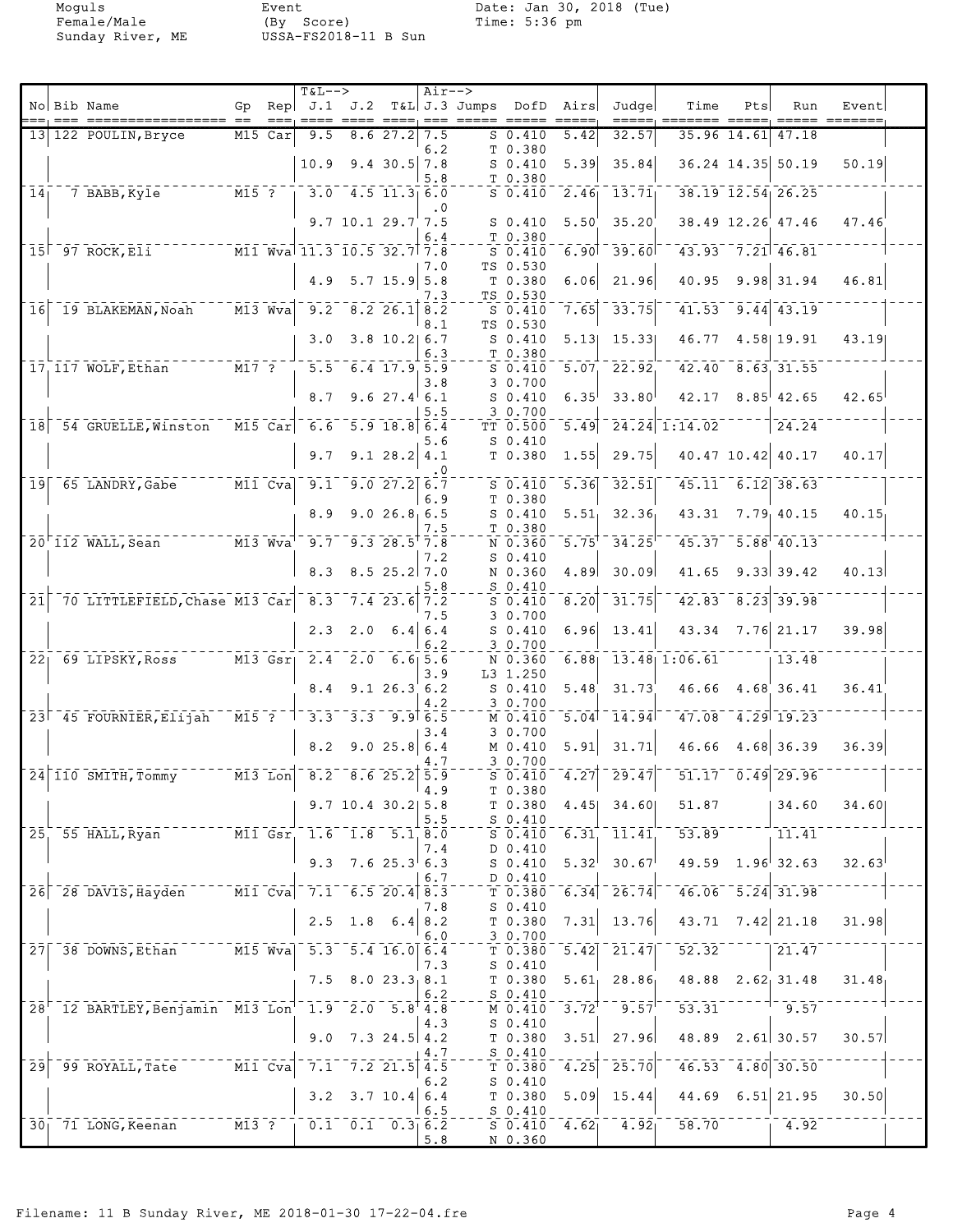Moguls Event Date: Jan 30, 2018 (Tue)<br>Female/Male (By Score) Time: 5:36 pm

|                 |                                                           |                                 | $T&L-->$                                                                                     |                 |                                                    | $Air--$          |                         |                                                     |                     |                                                                |                                                     |                                      |                         |                      |  |
|-----------------|-----------------------------------------------------------|---------------------------------|----------------------------------------------------------------------------------------------|-----------------|----------------------------------------------------|------------------|-------------------------|-----------------------------------------------------|---------------------|----------------------------------------------------------------|-----------------------------------------------------|--------------------------------------|-------------------------|----------------------|--|
|                 | No Bib Name                                               | Gp                              | Rep   J.1 J.2                                                                                |                 |                                                    |                  | T&L J.3 Jumps DofD Airs |                                                     |                     | Judge                                                          | Time                                                | Pts                                  | Run                     | Event                |  |
|                 |                                                           |                                 | $= = =, = = = =$<br>7.8                                                                      |                 | 7.723.36.1                                         |                  |                         | $N$ 0.360                                           | 2.19                | 25.44                                                          | 51.22                                               | 0.45                                 | 25.89                   | 25.89                |  |
|                 |                                                           |                                 |                                                                                              |                 |                                                    | . 0              |                         |                                                     |                     |                                                                |                                                     |                                      |                         |                      |  |
| $\overline{31}$ | 67 LEWIS, Camden                                          | $\overline{M11}$ $\overline{?}$ |                                                                                              |                 | $\overline{2.9}$ 1.8 7.1 8.2                       |                  |                         | $S_{0.410}^{-1}$                                    | 6.47                | $\overline{1}\overline{3}\overline{.}\overline{5}\overline{2}$ |                                                     |                                      | $41.59 - 9.39$ 22.91    |                      |  |
|                 |                                                           |                                 | 0.1                                                                                          |                 | $0.1 \quad 0.366.4$                                | 7.6              |                         | D 0.410<br>$S_0.410$                                | 5.32 <sub>1</sub>   | 5.62                                                           |                                                     |                                      | 49.38 2.15 7.77         | 22.91                |  |
|                 |                                                           |                                 |                                                                                              |                 |                                                    | 6.6              |                         | D 0.410                                             |                     |                                                                |                                                     |                                      |                         |                      |  |
|                 | 32 24 CHRISTIAN, James M15 Wva                            |                                 | $2.5$ $2.5$ $7.5$ 6.5                                                                        |                 |                                                    |                  |                         | N 0.360                                             | 4.80                | 12.30                                                          |                                                     |                                      | 40.32 10.56 22.86       |                      |  |
|                 |                                                           |                                 |                                                                                              |                 |                                                    | 6.0              |                         | $S$ 0.410                                           |                     |                                                                |                                                     |                                      |                         |                      |  |
|                 |                                                           |                                 | 0.1                                                                                          |                 | $0.1 \quad 0.3 \, 6.4$                             | 6.8              |                         | N 0.360<br>$S_0.410$                                | 5.08                | 5.38                                                           |                                                     |                                      | $42.70$ $8.35$ 13.73    | 22.86                |  |
| 33              | 20 BROWNE, Nolan M11 Car 0.1 0.1 0.3 4.5                  |                                 |                                                                                              |                 |                                                    |                  |                         | N 0.360 1.62                                        |                     | 1.92                                                           |                                                     |                                      | $20.00$ $20.00$ $21.92$ |                      |  |
|                 |                                                           |                                 |                                                                                              |                 |                                                    | $\cdot$ 0        |                         |                                                     |                     |                                                                |                                                     |                                      |                         |                      |  |
|                 |                                                           |                                 |                                                                                              | dns dns         | dns                                                |                  |                         |                                                     | dns                 | dns                                                            |                                                     |                                      | dns                     | 21.92                |  |
|                 | 34 59 IANCHULEV, Alexand M13 Wva 0.1 0.1 0.3 5.8          |                                 |                                                                                              |                 |                                                    |                  |                         | $S$ 0.410                                           | 4.00                | 4.30                                                           |                                                     |                                      | $43.80$ $7.33$ 11.63    |                      |  |
|                 |                                                           |                                 |                                                                                              |                 |                                                    | 4.3              |                         | T 0.380                                             |                     |                                                                |                                                     |                                      |                         |                      |  |
|                 |                                                           |                                 | 4.1                                                                                          |                 | $4.1$ 12.3.5.9                                     |                  |                         | T0.380                                              | 4.61.               | 16.91                                                          |                                                     |                                      | 47.19 4.19 21.10        | 21.10                |  |
|                 | 35 76 MAHADY, Henry M11 Lon <sup>1</sup> 4.2 4.7 13.4 6.5 |                                 |                                                                                              |                 |                                                    | 5.8              |                         | $S_0.410$<br>T <sub>0.380</sub>                     | $5.21$ <sup>T</sup> | 18.56                                                          |                                                     |                                      | $49.42 - 2.12 - 20.68$  |                      |  |
|                 |                                                           |                                 |                                                                                              |                 |                                                    | 6.7              |                         | $S_0.410$                                           |                     |                                                                |                                                     |                                      |                         |                      |  |
|                 |                                                           |                                 | 4.8                                                                                          |                 | $4.2$ 13.5 6.5                                     |                  |                         | T <sub>0.380</sub>                                  | 5.09                | 18.59                                                          |                                                     |                                      | $49.09$ $2.42$ $21.01$  | 21.01                |  |
| $\overline{36}$ | 13 BARTLEY, Malcolm                                       | $\overline{M11}$ Lon            | $\bar{0.1}^{-}$                                                                              |                 | $\overline{0.1}$ $\overline{0.3}$ $\overline{2.3}$ | 6.4              |                         | $S_0.410$<br>T 0.380                                | 1.69                |                                                                | $1.99$ 1:26.47                                      |                                      | 1.99                    |                      |  |
|                 |                                                           |                                 |                                                                                              |                 |                                                    | 2.3              |                         | N 0.360                                             |                     |                                                                |                                                     |                                      |                         |                      |  |
|                 |                                                           |                                 |                                                                                              |                 | $6.1 \quad 4.6 \quad 16.0 \quad 4.1$               |                  |                         | N 0.360                                             | 2.23                | 18.28                                                          | 56.33                                               |                                      | 18.28                   | 18.28                |  |
|                 | $371$ 23 CANES, Elijah                                    |                                 | $\overline{M11}$ ? $\overline{3.7}$ 4.6 12.5 4.2                                             |                 |                                                    | 2.0              |                         | T 0.380<br>$S_0.410$                                | 3.24                |                                                                | $-15.69$ , 1:02.82                                  |                                      | 15.69                   |                      |  |
|                 |                                                           |                                 |                                                                                              |                 |                                                    | 4.0              |                         | T 0.380                                             |                     |                                                                |                                                     |                                      |                         |                      |  |
|                 |                                                           |                                 |                                                                                              |                 | $2.7$ $2.4$ $7.6$ $4.9$                            |                  |                         | D 0.410                                             | 3.96'               |                                                                | $11.61$ <sup>'</sup> $1:04.74$                      |                                      | 11.61                   | $15.69$ <sup>'</sup> |  |
|                 |                                                           |                                 |                                                                                              |                 |                                                    | 4.8              |                         | $S_0.410$                                           |                     |                                                                |                                                     |                                      |                         |                      |  |
|                 | 38 46 GALL, Davis                                         |                                 |                                                                                              |                 |                                                    | 1.5              |                         | N 0.360<br>$S_0.410$                                | 1.79                |                                                                | $2.09$ <sup>-1:01.49</sup>                          |                                      | 2.09                    |                      |  |
|                 |                                                           |                                 | 3.1                                                                                          |                 | $4.4$ 11.3 4.2                                     |                  |                         | N 0.360                                             | 2.78                | 14.03                                                          |                                                     |                                      | $50.69$ $0.94$ 14.97    | 14.97                |  |
|                 |                                                           |                                 |                                                                                              |                 |                                                    | 3.1              |                         | $S_0.410$                                           |                     |                                                                |                                                     |                                      |                         |                      |  |
|                 | 39 123 NORDEN, Samuel                                     |                                 | M09 Lon dns dns dns                                                                          |                 |                                                    |                  |                         |                                                     | dns                 | dns                                                            |                                                     |                                      | dns                     |                      |  |
|                 |                                                           |                                 | 4.0                                                                                          |                 | $4.3$ 12.5 3.4                                     |                  |                         | N 0.360                                             | 2.40 <sub>1</sub>   |                                                                | $14.85$ 1:05.63                                     |                                      | 14.85                   | 14.85                |  |
|                 |                                                           |                                 |                                                                                              |                 |                                                    | 2.9              |                         | $S_0.410$                                           |                     |                                                                |                                                     |                                      |                         |                      |  |
|                 | 40 10 BANCROFT, Patrick M11 Gsr 0.9 1.8 4.1 5.0           |                                 |                                                                                              |                 |                                                    | 6.5              |                         | T <sub>0.380</sub><br>$S_0.410$                     | 4.56                | $\bar{8}.\bar{6}1$                                             |                                                     |                                      | $46.74$ $4.60$ 13.21    |                      |  |
|                 |                                                           |                                 | dns                                                                                          | dns             | dns                                                |                  |                         |                                                     | dnsl                | dnsl                                                           |                                                     |                                      | dns                     | 13.21                |  |
|                 |                                                           |                                 |                                                                                              |                 |                                                    |                  |                         |                                                     |                     |                                                                |                                                     |                                      |                         |                      |  |
| $\overline{41}$ | 26 CLARK, WIII M15 Gsr 0.4 0.1 0.8 8.1                    |                                 |                                                                                              |                 |                                                    |                  |                         | $\overline{S}$ $\overline{0.410}$ $\overline{3.32}$ |                     | 4.07                                                           |                                                     |                                      | $43.06 - 8.02$ 12.09    |                      |  |
|                 |                                                           |                                 |                                                                                              |                 | $0.1 \quad 0.1 \quad 0.3 \mid 7.5$                 | . 0              |                         | $S \, 0.410 \, 3.93$                                |                     | 4.23                                                           | 52.27                                               |                                      | 4.23                    | 12.09                |  |
|                 |                                                           |                                 |                                                                                              |                 |                                                    | 2.1              |                         | D 0.410                                             |                     |                                                                |                                                     |                                      |                         |                      |  |
|                 | 42 72 LONG, Peyton                                        | $MT$ $?$                        | $\overline{0.1}$ $\overline{0.1}$ $\overline{0.3}$ $\overline{6.1}$                          |                 |                                                    |                  |                         | N 0.360                                             | 4.65                | $\overline{4.95}$                                              | 56.92                                               |                                      | 4.95                    |                      |  |
|                 |                                                           |                                 |                                                                                              |                 | $2.5$ $2.3$ $7.2$ $4.1$                            | 6.0              |                         | $S_0.410$<br>$S_0.410$                              | 2.90                | 10.10                                                          | 49.78 1.78 11.88                                    |                                      |                         | 11.88                |  |
|                 |                                                           |                                 |                                                                                              |                 |                                                    | 3.4              |                         | N 0.360                                             |                     |                                                                |                                                     |                                      |                         |                      |  |
|                 | 43 77 MAHADY, Luke                                        |                                 | $\overline{M13}$ Lon $\overline{0.1}$ $\overline{0.1}$ $\overline{0.3}$ $\overline{4.6}$     |                 |                                                    |                  |                         | 30.700                                              | $\overline{5.59}$   | $\bar{5}.\bar{89}$                                             | $-51.01 - 0.64 - 6.53$                              |                                      |                         |                      |  |
|                 |                                                           |                                 |                                                                                              |                 | 1.1 $0.8$ 2.9 6.3                                  | 5.8              |                         | $S_0.410$<br>$S_0.410$                              | 4.58                | 7.43                                                           | 52.16                                               |                                      | 7.43                    | 7.43                 |  |
|                 |                                                           |                                 |                                                                                              |                 |                                                    | 4.9              |                         | M 0.410                                             |                     |                                                                |                                                     |                                      |                         |                      |  |
|                 | 44 106 SEIDMAN, Asher                                     |                                 | $\overline{M11}$ Lon $\overline{0.1}$ $\overline{0.1}$ $\overline{0.3}$ $\overline{1.7}$     |                 |                                                    |                  |                         | T <sub>0.380</sub>                                  | 1.82                | $\overline{2} \cdot \overline{1} \overline{2}$                 |                                                     | $\overline{51.63}$ $\overline{0.06}$ | 2.18                    |                      |  |
|                 |                                                           |                                 |                                                                                              |                 | $0.1$ 0.1 0.3 4.7                                  | 2.9              |                         | $S_0.410$<br>$S_0.410$                              | 3.75                | 4.05                                                           | 48.80 2.69                                          |                                      | 6.74                    | 6.74                 |  |
|                 |                                                           |                                 |                                                                                              |                 |                                                    | 5.1              |                         | N 0.360                                             |                     |                                                                |                                                     |                                      |                         |                      |  |
|                 | 45, 108 SMITH, Caiden                                     |                                 | $\overline{M15}$ Lon <sub>1</sub> 0.1 0.1 0.3 7.6                                            |                 |                                                    |                  |                         | $T\bar{0.380}$                                      | $\overline{5.91}$   |                                                                | $6.21$ <sub>1:14.92</sub>                           |                                      | 6.21                    |                      |  |
|                 |                                                           |                                 |                                                                                              |                 | $0.1$ $0.1$ $0.3^{6}$ 6.7                          | 7.4              |                         | $S_0.410$<br>T 0.380                                | $5.55^{\circ}$      |                                                                | $5.85^{\dagger}$ 1:08.01                            |                                      | 5.85                    | 6.21                 |  |
|                 |                                                           |                                 |                                                                                              |                 |                                                    | 4.3              |                         | 3 0.700                                             |                     |                                                                |                                                     |                                      |                         |                      |  |
|                 | 46 84 MORLOCK, Otto                                       |                                 | $\overline{M13}$ $\overline{C}$ ro $\overline{O}$ .1 $\overline{O}$ .1 $\overline{O}$ .3 7.5 |                 |                                                    |                  |                         | T0.380                                              | 5.10                |                                                                | $\overline{5.40}$ <sup>-1</sup> :12.02 <sup>-</sup> |                                      | $\overline{5.40}$       |                      |  |
|                 |                                                           |                                 |                                                                                              |                 |                                                    | 5.5              |                         | $S_0.410$                                           |                     |                                                                |                                                     |                                      |                         |                      |  |
|                 |                                                           |                                 |                                                                                              | $0.1 \quad 0.1$ |                                                    | 0.3   4.2<br>4.1 |                         | $S_0.410$<br>T 0.380                                | 3.27                |                                                                | $3.57$ 1:09.21                                      |                                      | 3.57                    | 5.40                 |  |
| 47              | 61 KNIGHT, Hampton                                        | $\bar{M11}$ $\bar{?}$           |                                                                                              |                 | $0.1 - 0.1 - 0.3$ 5.2                              |                  |                         | $S_0.410$                                           | 2.13                |                                                                | $\overline{2.43}$ <sup>-1</sup> :10.17              |                                      | $\overline{2.43}$       |                      |  |
|                 |                                                           |                                 |                                                                                              |                 |                                                    | . 0              |                         |                                                     |                     |                                                                |                                                     |                                      |                         |                      |  |
|                 |                                                           |                                 |                                                                                              |                 | $0.5$ 0.1 0.9 6.5                                  | 4.9              |                         | N 0.360<br>$S_0.410$                                | 4.34 <sub>1</sub>   |                                                                | $5.24$ $58.47$                                      |                                      | 5.24                    | 5.24                 |  |
|                 |                                                           |                                 |                                                                                              |                 |                                                    |                  |                         |                                                     |                     |                                                                |                                                     |                                      |                         |                      |  |